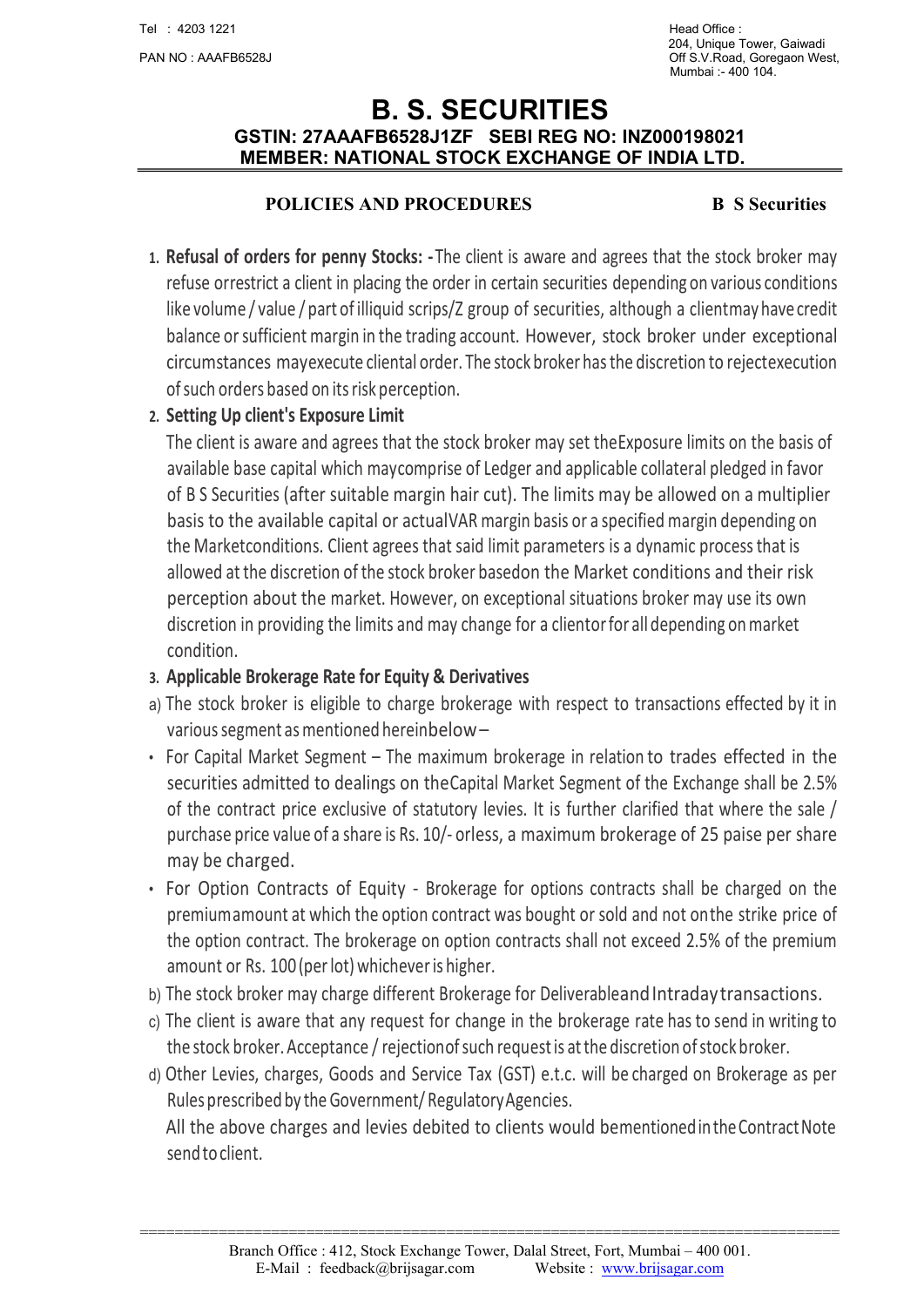# B. S. SECURITIES GSTIN: 27AAAFB6528J1ZF SEBI REG NO: INZ000198021 MEMBER: NATIONAL STOCK EXCHANGE OF INDIA LTD.

#### 4. Imposition of Penalties / Interest on outstanding debits & margins

The client is required to pay all amounts due to the stock broker on its due date. The amount due to broker shall include all type of Margin and Pay-in-obligation/Settlement Obligation on account of any other reason. Client is required to meet its dues to the Trading Member on account of various obligations like Margins & Settlement. These obligations if not paid in time, are met by the Trading Member to the Exchanges / Clearing Corporations / Clearing Members and is construed as funding on which interest would be applicable. In case the client does not pay the amount due on time, the stockbroker shall charge Interest on outstanding debits & margins upto the rate of 2% per month on the daily outstanding value or at such rates as may be determined from time to time by the stock broker. Interest will be charged from the time it become due till the time obligation is cleared by the client, on the basis of clear credit available in the account. The objective of charging such a interestis to force a client to clear their dues on time.

The Client is hereby informed that, we as a Stock Broker are accepting deposits (towards margins) in the form of Cash deposits / Exchange approved securities / Exchange defined liquid scrips in any one form or combination thereof. Value of non-cash component would be arrived after deducting applicable Value at Risk percentage, as prescribed by Exchanges / Clearing Corporation from time to time. So the deposits may comprise of the cash component and non-cash component (after applicable hair cut). Further, client is informed

that, Exchange accepts margins from a Trading Member in such form where maximum benefit of non-cash collateral is given to the extent of cash component deposited. Depending upon the total deposits given by the client, we may be providing exposure to the client as per RMS policy. Resultant margin requirement should be cleared by the client within prescribed timeframe. Margins can be collected from client both in cash and non-cash component and any shortfall in fulfilment of margin requirement will lead to charging of interest. Client is hereby informed that, we shall be computing interest as under –

• If client has made the deposits partially in Exchange Approved Securities and partially in Cash and has a margin requirement, then maximum benefit of Exchange Approved Securities (with higher hair cut) would be considered only upto 50% of margin

requirement after adjusting available cash component. Therefore, any shortfall in the above explained norm will lead to charging of interest on such shortfall value. This interest is charged as we had to deploy our own funds / securities to meet the shortfall with Exchanges.

Clearing Corporations are reviewing the list of such approved securities on periodic basis and are making the changes from time to time. Hence, clients are requested to refer such list and place / pledge such approved securities as collateral to avoid interest charges. The client agrees that the stock broker may impose fines/penalties for any orders/trades of the client which are contrary to this agreement/rules/regulations of the Exchanges and is imposed by the Exchanges/Regulators. Further, under the instances where the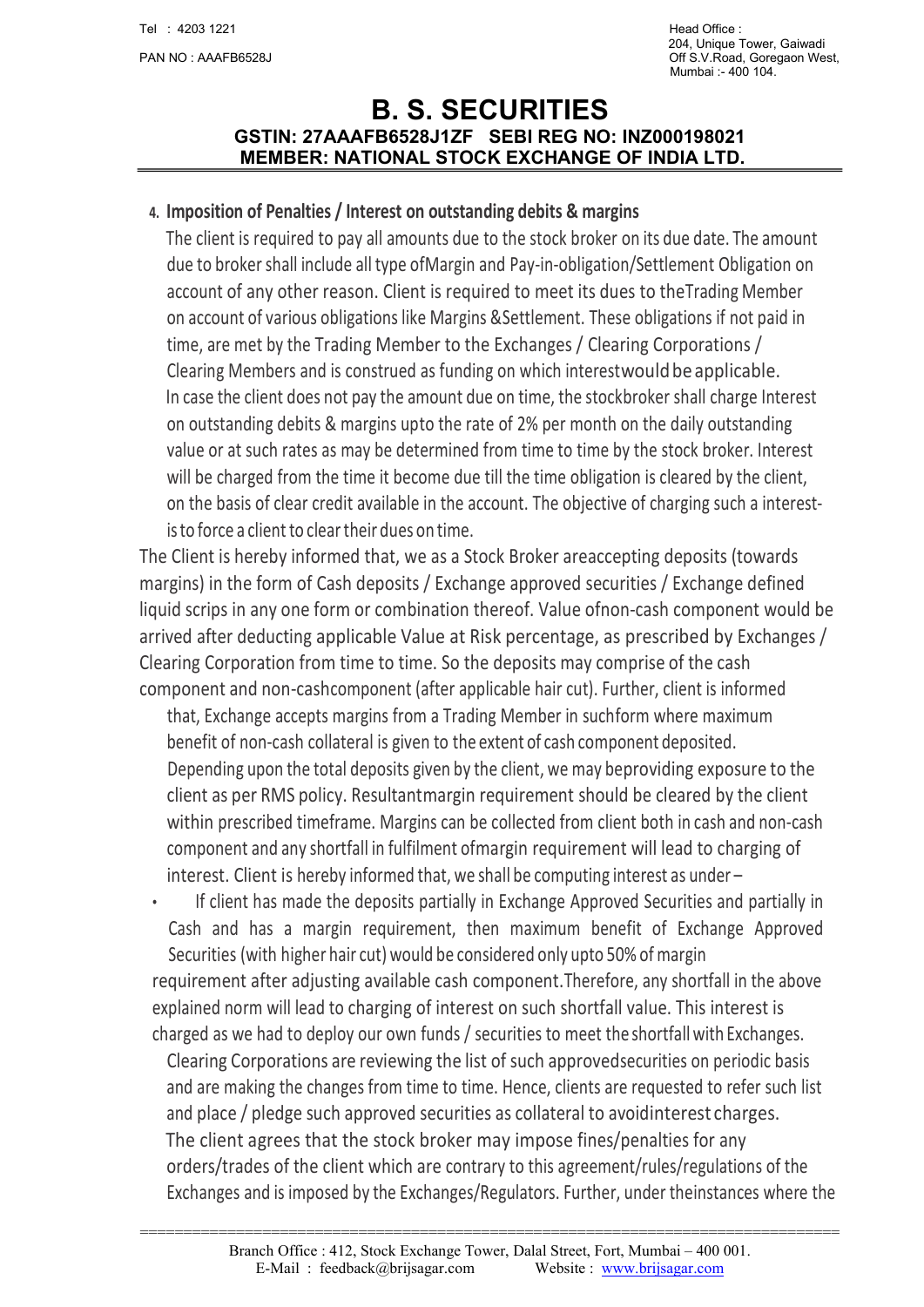# B. S. SECURITIES GSTIN: 27AAAFB6528J1ZF SEBI REG NO: INZ000198021 MEMBER: NATIONAL STOCK EXCHANGE OF INDIA LTD.

stock broker has been penalized from any authority on account of/as a consequence of orders/trades of the client, the same shall be borne by the client.

5. The right to sell client's securities or close client's positions, without giving notice to the client, on account of non-payment of client's dues:- The Client shall provide timely funds/securities /sale of securities to the stock broker for meeting his obligation to the Exchange.

The securities so purchased under capital market segment and/or resulted in compulsory delivery under F&O, securities so purchased / received shall be treated as unpaid client securities, if the outstanding payment is not cleared within 2 days of purchase (T+2 day) as per Exchange regulations. Such unpaid securities shall be liquidated anytime within 5 trading days from the date of payout if debit balance / outstanding dues are not cleared by the client by providing funds to the extent of debit balances

Also, depending on brokers discretion and its RMS policy, oncase to case basis, we may transfer the securities purchased by client in clients demat account (where POA is available in favour of B S Securities despite outstanding debit balances / dues, if any, then we reserve the right to liquidate the same to settle the duesarising from time to time.

In case of client falling short of providing fund/securities, the stock broker has the right to close the positions. The Stock Broker has the right to sell client's securities or close clients position with or without giving prior notice to client on account of non payment of dues to the extent of Ledger debit and/or to the extent of Margin obligation(s). The broker can liquidate the securities bought or collaterals given or any other securities given in any other form for clearing the clients obligations.

B S Securities may in its sole discretion, determine the time of sell and securities to be disposed off and or which open position is / are tobe liquidated / closed as per RMS policy applicable from time to time. To avoid selling of shares / closing of positions, we requestyou to maintain sufficient margin in your trading account.

6. SHORTAGES IN OBLIGATION ARISING OUT OF INTERNAL NETTING OF TRADES FOR EQUITIES The client agrees to the laid down policy and procedure followed for handling shortages arising out of internal netting of trades, as mentioned herein below:

Close out price will be the Highest Weighted Average price for any day recorded in the scrip from the trading day on which the transaction took place up to the day of auction or the closing price on the day of auction, i.e. T+2, whichever is higher + 2% (for NIFTY INDEX scrips) and 5% (for other scrips).

(Above defined parameters are subject to change from time to time)

7. Conditions under which a client may not be allowed to take further position or the broker may close the existing position of a client :-

B S Securities is entitled in its sole discretion to restrict or refuse execution of any orders for transaction in any scrip if transaction in such scrip is not in accordance with its internal